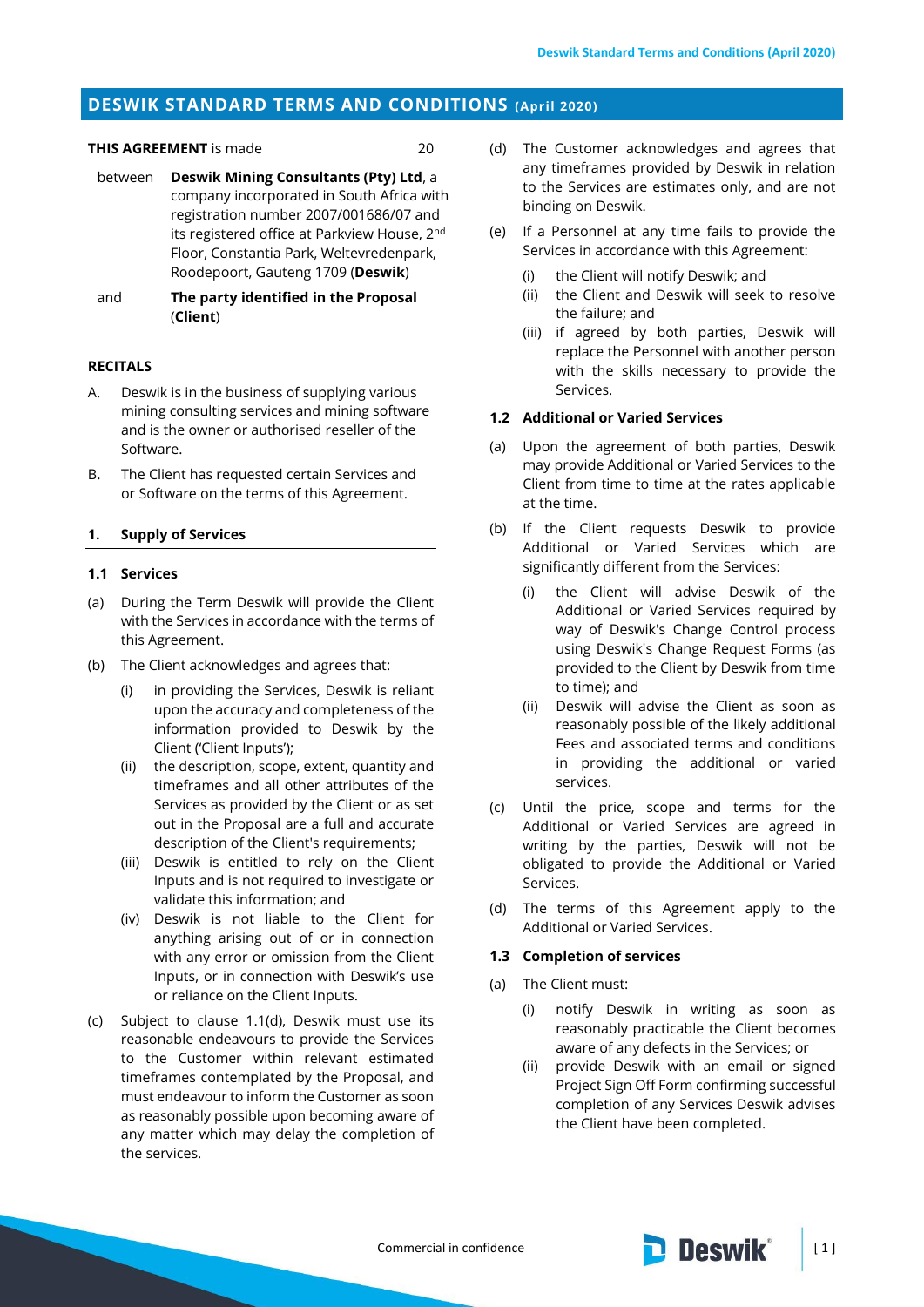- (b) If the Client does not notify Deswik of any defects under clause [1.3\(a\)\(i\)](#page-0-1) or provide Deswik with an email or signed Project Sign Off Form confirming successful completion of the Services within 14 days of Deswik notifying the Client that the relevant Services are complete, the Client is deemed to have accepted the Services.
- (c) If the Client notifies Deswik of any defects under clause [1.3\(a\)\(i\),](#page-0-1) Deswik will, as soon as possible investigate and (where applicable) undertake rectification of the defects. Upon completion of any defect rectification the Client must promptly provide an email notification or signed Project Sign Off Form confirming the successful completion of the services, unless further defects exist. In this case, the Client is further required to notify Deswik of such defects.

## **1.4 Mutual Cooperation**

Both parties will:

- (a) inform the other party as soon as practicable of any unforeseen changes, new developments, or other issues that impact and influence the Services; and
- (b) wherever reasonably possible, accommodate each other's scheduling requirements.

# **1.5 Third Party Reliance**

The Services and Deliverables will be provided to the Client solely for the Client's benefit and for the purpose of the project described in the Proposal. The Deliverables:

- (a) should not be shown, communicated or disclosed to any other person nor relied upon by any other person or for any other purpose, without Deswik's prior express written consent; and
- (b) must not be quoted or referred to in any public document or filed with any person without Deswik's prior express written consent.

Deswik accepts no duty of care or other liability in respect of the Services or the Deliverables:

- (c) to any person other than the Client (to the extent provided for in this Agreement); or
- (d) in respect of any matter outside the scope and limitations of the Proposal.

# **2. Supply of Hardware, Software, and Software Support and Maintenance Services**

Where Hardware, Software or Software Support and Maintenance Services are provided:

- (a) risk in the hardware or Software passes to the Client on delivery of that hardware or software to the Client;
- (b) physical title to that hardware or Software passes to the Client on payment of all Fees attributable to that hardware or software to Deswik;
- (c) the Software will be provided on the on the terms set out in the EULA; and
- (d) the Software Support and Maintenance Services will be provided in accordance with the terms of the Software Support Agreement.

If the Client requires a licence to any Third Party Software or Deswik requires a licence to any Third Party Software for the purposes of providing the Services, the Client will be responsible for and indemnifies Deswik in respect to all costs of obtaining a licence or any other rights to use the Third Party Software.

### **3. Obligations**

#### <span id="page-1-0"></span>**3.1 Client's Obligations**

To enable Deswik to provide the Services the Client must:

- (a) provide Deswik with:
	- (i) timely access to the Client's key Personnel;
	- (ii) timely Access to all required Systems and data (including, where necessary or desirable, administrative access);
	- (iii) timely access to premises, including any necessary security clearances, where required;
	- (iv) all items identified as Prerequisites in section 4 of the Proposal;
	- (v) internal stakeholder communication and engagement;
	- (vi) internal project management;
	- (vii) details of any work standards, policies and procedures that will apply to the Personnel while working at the premises or site designated by the Client; and
	- (viii) where the Services are to be performed at the Client's site, parking and other on-site infrastructure and facilities to enable the Personnel to provide the Services.
- (b) use reasonable endeavours to respond promptly and accurately to all reasonable requests by Deswik to provide information required for the performance of the Services;
- (c) ensure that all information provided to Deswik is accurate and complete and is not incomplete or misleading;

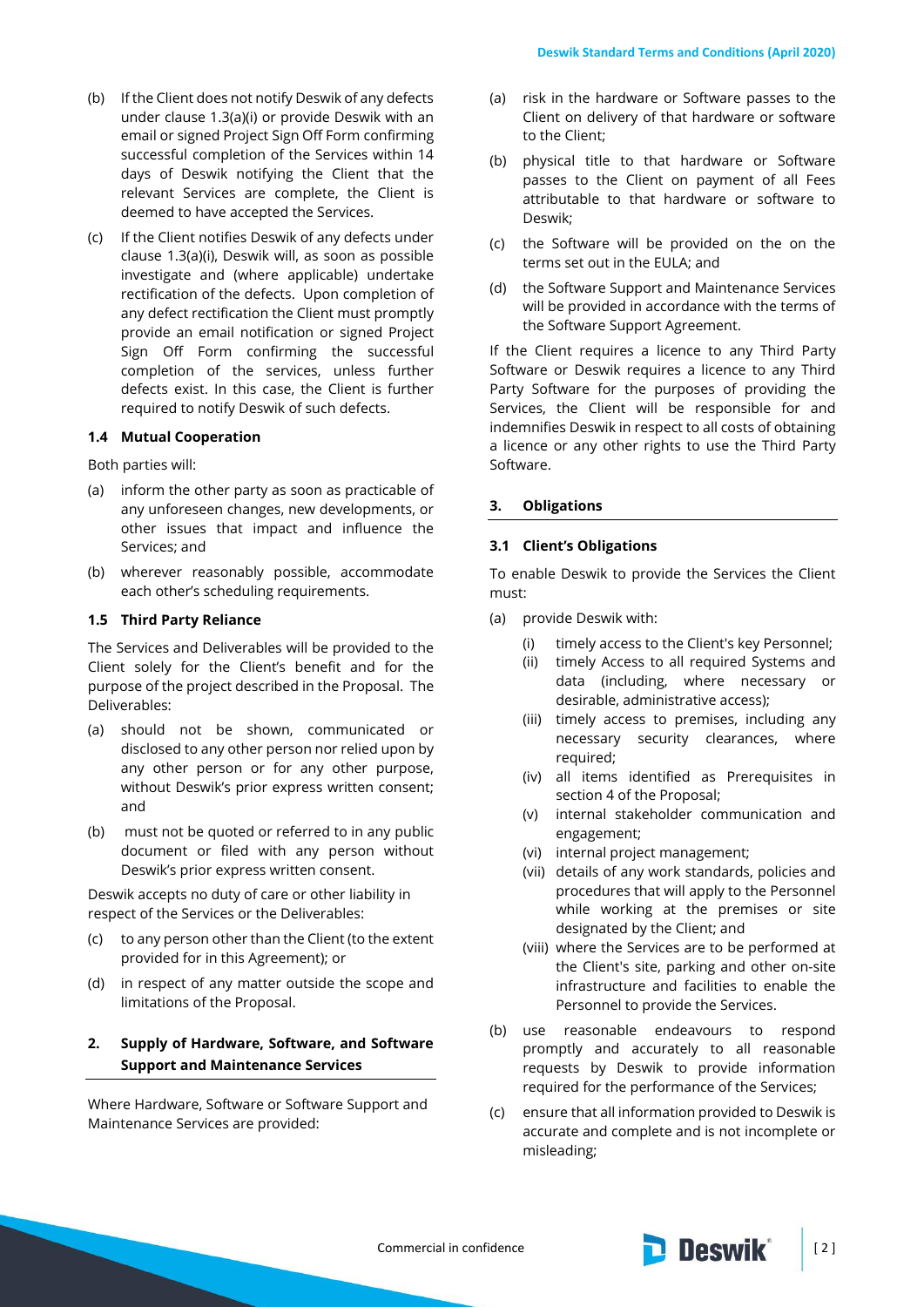- (d) where access to a Client's premises or site is required, ensure the Client's premises or site are safe and comply with all relevant occupational health and safety legislation, regulations and industry standards;
- (e) where relevant, make available to Deswik suitable Personnel of the Client to:
	- (i) provide information about the Client's System and information technology environment;
	- (ii) resolve queries; and
	- (iii) provide such other information and assistance as is reasonably requested by Deswik and its personnel in relation to the provision of the Services.
- (f) coordinate and be responsible for the assignment of tasks to the Personnel; and
- (g) any other obligations as set out in the Roles and Responsibilities section of the Proposal.

The Customer acknowledges and agrees that if the Customer does not comply with this clause [3.1](#page-1-0) then Deswik is not obliged to supply the Services to the Customer.

### **3.2 Deswik's Obligations**

- (a) Deswik will ensure its personnel, when using the Client's premises or facilities:
	- (i) comply with all rules, directions and procedures, including those relating to security or occupational health and safety, which are in effect at the premises or facilities;
	- (ii) avoid unnecessary interference with the passage of people and vehicles; and
	- (iii) not create a nuisance or unreasonable noise or disturbance.

### **4. Fees, Expenses and Payment**

#### **4.1 Fees**

- (a) The Client must pay Deswik the Fees for the Services.
- (b) Fees for Services are payable on a time and materials basis.
- (c) Deswik will issue an invoice to the Client for the Fees and the Client must pay Deswik the Fee within 30 days of receipt a Tax Invoice from Deswik.
- (d) In addition to the Fees, Deswik must, upon presentation to the Client of receipts or other formal evidence, be reimbursed for:
	- (i) all reasonable out-of-pocket expenses; and
	- (ii) all reasonable travel costs,

incurred by Deswik or the Personnel in performing the Services.

- (e) Deswik may change its Fees from time to time by notification to the Client.
- Deswik may charge the Client Interest on any monies owing under this Agreement which are not paid within the period specified in this Agreement.

### **4.2 Quotations**

Where at any time Deswik provides a quotation to the Client (including but not limited to as part of any Proposal) the Client acknowledges and agrees that the quotation is:

- (a) based on Deswik's reasonable assessment of the time and materials required to undertake the work based on the information available to Deswik at the time of preparing the quotation; and
- (b) Services are quoted on a time and materials basis, are indicative only, and are not binding on Deswik.

# **4.3 Disputes**

If at any time the Client disputes an amount included in a Tax Invoice, the Client must immediately pay the amount not in dispute.

### **4.4 Deferral of performance**

If the Client fails to pay any Fees in accordance with this agreement, and such failure continues for 14 days after the Client is notified of such failure, without limiting any other remedies available to Deswik, Deswik may defer performance of all Services (whether or not relevant to those Fees), or suspend the Client's access to all Services, until the outstanding Fees are paid.

#### **5. Term**

- (a) Subject to clause [5\(b\),](#page-2-0) this Agreement has effect from the Commencement Date and, unless terminated earlier in accordance with the provisions of this Agreement, remains in force until:
	- (i) the end of the Term; or
	- (ii) Deswik notifying the Client that the Services are complete.
- <span id="page-2-0"></span>(b) If, prior to the end of the Term, the parties agree in writing that this Agreement is to have effect for a mutually agreed period after the end of the Term, this Agreement, unless terminated earlier in accordance with the provisions of this Agreement, remains in force until the expiration of that period.

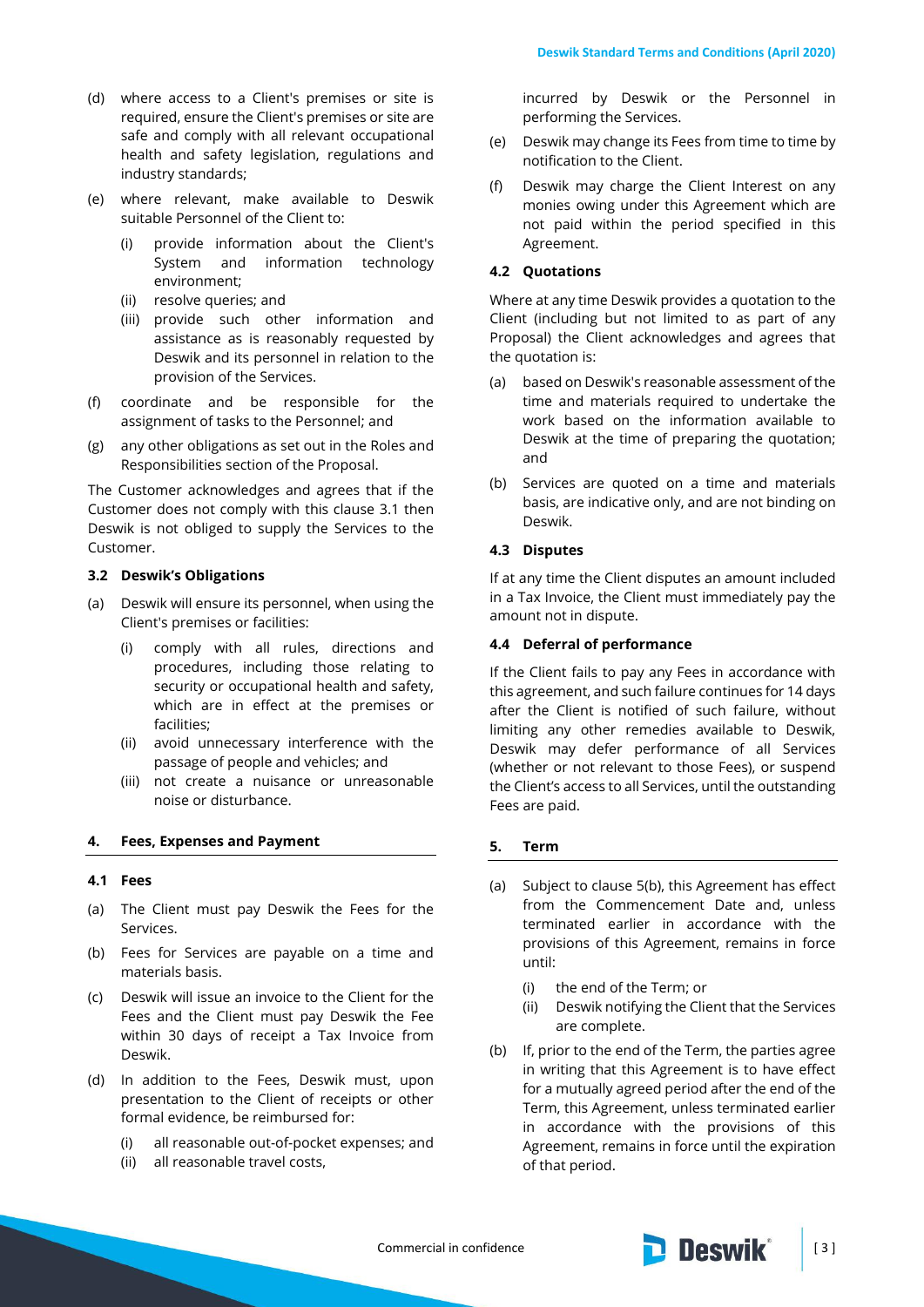- <span id="page-3-0"></span>(c) If Deswik continues to provide Services to the Client after the end of the Term without this Agreement being formally extended under clause [5\(b\),](#page-2-0) the terms of this Agreement will continue to apply and following provisions will also apply:
	- (i) The Services will be provided on a month to month basis.
	- (ii) The Fees may be reviewed and increased whenever Deswik determines it appropriate (taking into account its normal fees for similar goods and services at the relevant time).
	- (iii) The Agreement may be terminated at any time by either party giving to the other party 30 day's notice in writing.

### **6. VAT**

- (a) The amounts payable by the Customer to Deswik for, or in connection with, any Supply under this Agreement do not include VAT.
- (b) The Customer must pay Deswik an additional amount for VAT equal to the amounts payable by the Customer for the Supply multiplied by the prevailing VAT rate.
- (c) VAT is payable at the same time and in the same manner as the amounts payable by the Customer are required to be paid to Deswik.
- (d) The Customer is not required to pay VAT until Deswik has provided the Customer with a Tax Invoice.
- (e) To the extent that the amounts for the Supply consist of the reimbursement or indemnity for any liabilities, costs or expenses incurred by Deswik, in this Agreement the amount of those liabilities, costs or expenses are deemed to be net of any refund or input tax credit of VAT to which Deswik is entitled as a result of incurring the liability, cost or expense.

# **7. Intellectual Property Rights**

# **7.1 Deswik Background IP**

- (a) The Client acknowledges that it does not own any rights (including Intellectual Property Rights) in Deswik's Background IP.
- (b) In particular, all Intellectual Property Rights in the Software are owned by Deswik, and nothing in this Agreement assigns the Client any Intellectual Property Rights in the Software.
- (c) Subject to third party rights, Deswik grants to the Client a non-exclusive license to use Deswik's Background IP (excluding the Software) to:
	- (i) receive the Services during the Term; and
	- (ii) use the Deliverables for the Client's internal business purposes.
- (d) For clarity:
	- (i) the license contemplated by clause 7.1(d) includes the right for the Client to use the Deliverables to provide a service to third party clients of the Client, but does not permit the Client to resupply the Services to third parties;
	- (ii) the Software will be provided on the terms set out in the EULA;
	- (iii) any improvements, modifications or developments that Deswik makes to the Software in connection with the Services ('Improvements'), are the exclusive property of Deswik and the Client agrees to take all necessary steps to ensure all right, title and interest in any such Improvements, including the Intellectual Property Rights, vest in Deswik; and
	- (iv) use of Intellectual Property Rights relating to any Software Support and Maintenance Services will be governed by the terms of the Software Support and Maintenance Agreement.
- (e) All Intellectual Property Rights in the Proposal are owned by Deswik.

#### **7.2 Client Background IP**

- (a) Deswik acknowledges that it does not own any rights (including Intellectual Property Rights) in the Client Background IP.
- (b) The Client grants to Deswik a non-exclusive, royalty free licence during the Term to use, reproduce, modify, adapt and further develop all Intellectual Property Rights in the Client Background IP, but only to the extent required to enable Deswik to provide the Services.
- (c) Deswik will ensure that the Client Background IP is only used, copied, supplied and reproduced as necessary for the purposes of this Agreement.

### **7.3 Project IP**

- (a) Subject to clause 7.3(c), Deswik assigns to the Client all Project IP. Deswik will do all things, including executing all documents, necessary to give effect to this clause.
- (b) Notwithstanding anything else in this Agreement, the Client will own all rights, including Intellectual Property, in Project IP

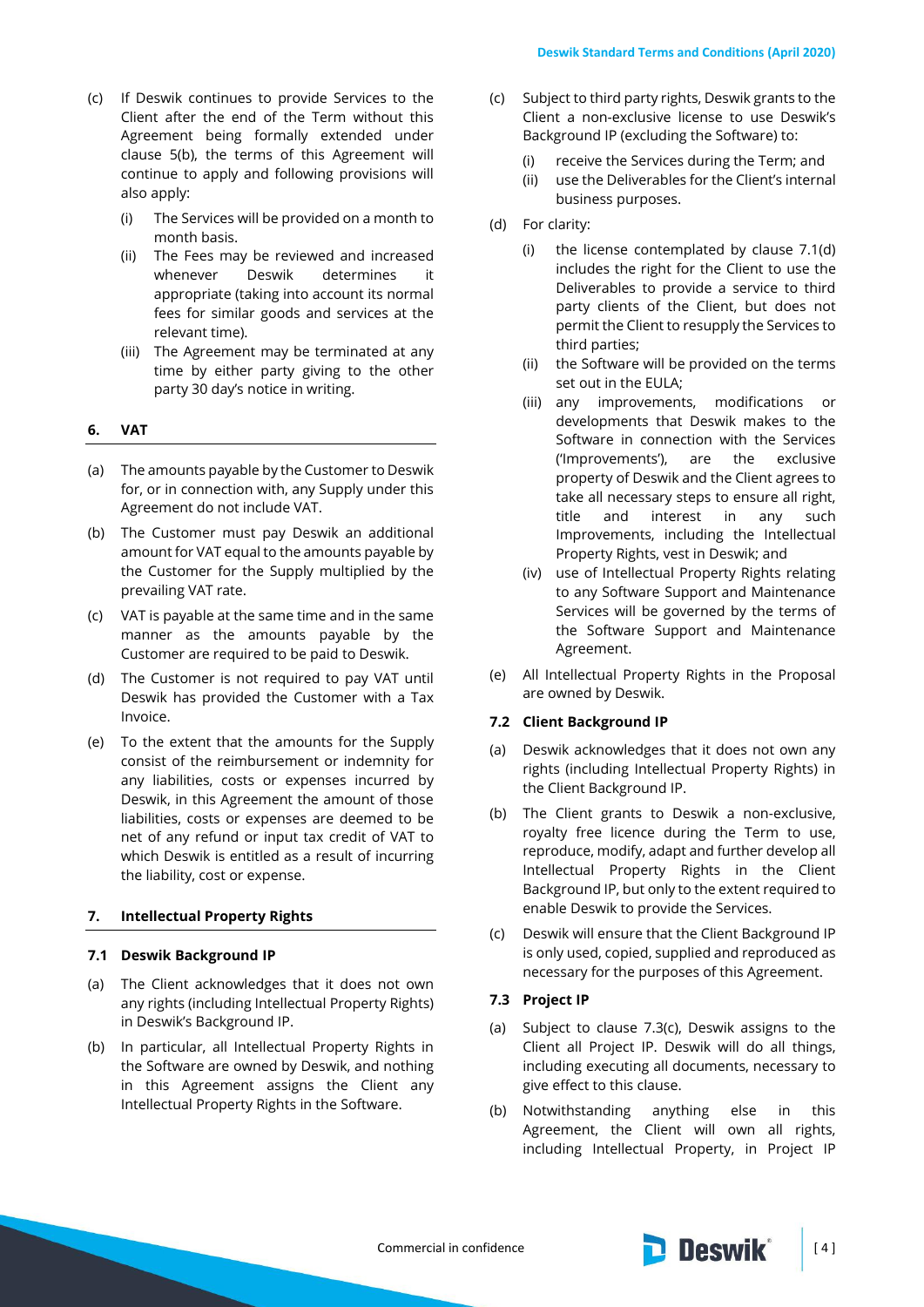comprising developments to or manipulations of the Client's data, and any data files, database, documentation or records in which the Client's data is contained or which otherwise relate to the Client's data.

(c) The Client grants to Deswik a non-exclusive, perpetual license to use the Project IP in connection with Deswik's business, including to reuse non Client-specific Project IP for other clients of Deswik; but subject at all times to Deswik's obligations of confidentiality to the Client, whether under clause 8 of this Agreement or otherwise.

### **7.4 Third Party Software**

The Client acknowledges and agrees that unless expressly stated in the Proposal, Deswik does not grant the Client a licence to use any Third Party Software.

### **7.5 No use of Deswik's marks**

The Client must not, and must ensure that its officers, employees, agents and subcontractors do not, use the trade marks or logos of Deswik except with the prior written consent of Deswik.

#### <span id="page-4-0"></span>**8. Confidentiality**

### **8.1 Access to Confidential Information**

Each party acknowledges that the other party, its employees or agents, may be given access to Confidential Information relating to the other parties' business or the operation of this Agreement or any negotiations relating to this Agreement.

### **8.2 Obligations of Confidence**

Each party undertakes to:

- (a) hold in strict confidence all Confidential Information which comes into its possession; and
- (b) as far as commercially feasible, take the same degree of care to protect the other party's Confidential Information as the party uses to protect its own Confidential Information.

### **8.3 Survival**

The obligations of confidence in this clause [8](#page-4-0) survive expiry or termination of this Agreement.

## **9. Force Majeure**

Neither party will be:

- (a) in breach of this agreement as a result of; or
- (b) liable for,

any failure or delay in the performance of that party's obligations under this Agreement to the extent that the failure is caused by a Force Majeure Event.

## **10. Termination**

#### **10.1 Termination by Client**

Without prejudice to any rights or remedies of the Client, the Client may, by at least seven (7) days' notice in writing to Deswik, terminate this Agreement if:

- (a) Deswik breaches its obligations under this Agreement and:
	- (i) the breach is not capable of remedy;
	- (ii) if capable of remedy, the breach is not remedied within 30 days of receipt of written notice by Deswik requiring the breach to be remedied; or
- (b) an Insolvency Event occurs in respect to Deswik.

#### **10.2 Termination by Deswik**

Without prejudice to any rights or remedies of Deswik, Deswik may, by at least seven (7) days' notice in writing to the Client, terminate this Agreement if:

- (a) the Client fails to pay an undisputed invoice within 30 days of receipt of that invoice and persists in that failure for a period of 14 days after receipt of notice given by Deswik to the Client;
- (b) the Client breaches its obligations under this Agreement and:
	- (i) the breach is not capable of remedy;
	- (ii) if capable of remedy, the breach is not remedied within 30 days of receipt of written notice by the Client requiring the breach to be remedied,

unless the breach, having regard to its nature and importance does not justify termination; or

(c) an Insolvency Event occurs in respect to the Client.

## **10.3 Termination for convenience**

Either party may terminate this agreement at any time by giving 30 days' notice to the other party.

#### **10.4 After termination**

(a) Termination of this Agreement does not affect any accrued right or liability of either party nor will it affect the coming into force or the continuation in force of any provision of this Agreement that is expressly or by implication intended to come into or continue in force on or after the termination.

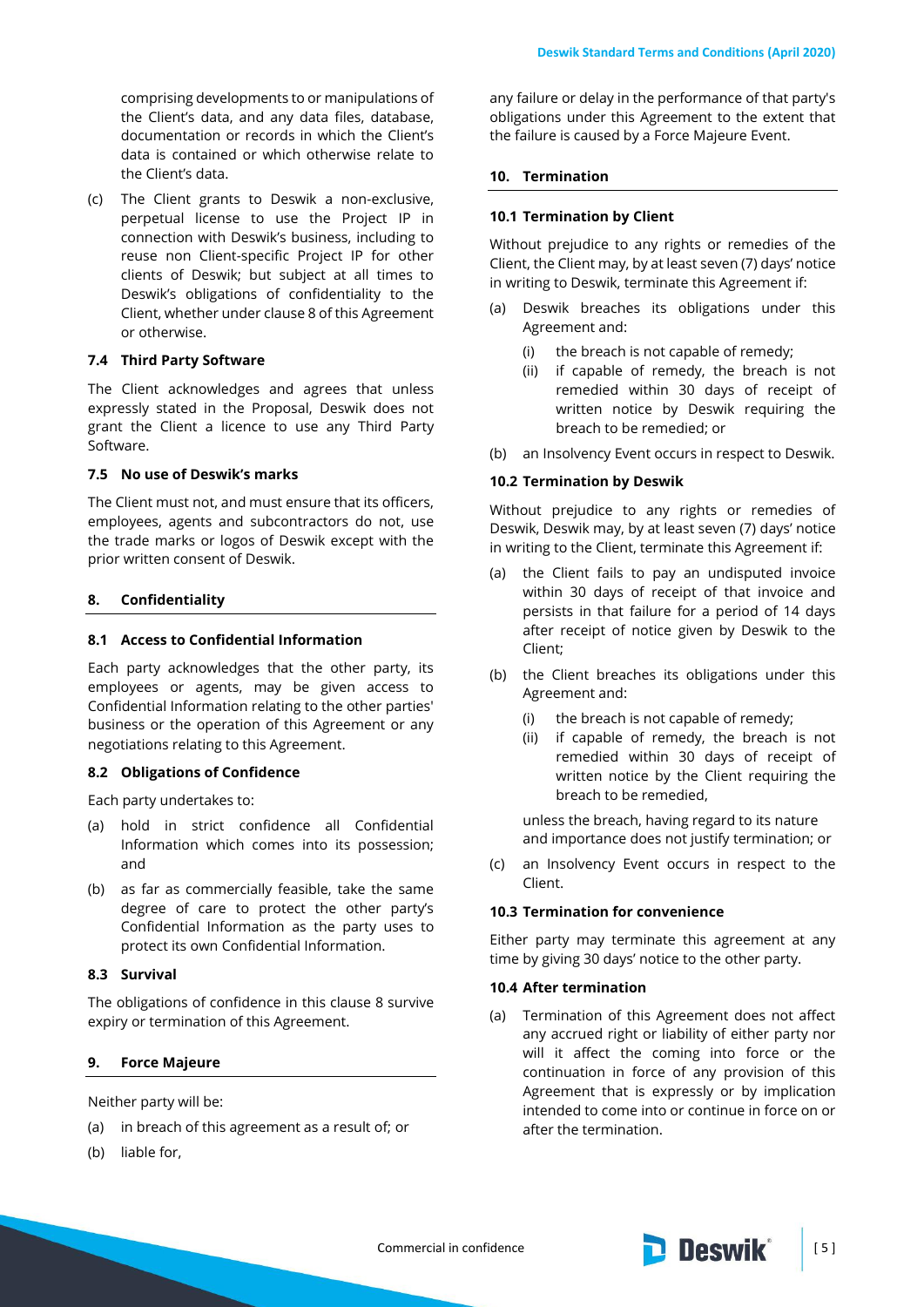- (b) The Client must promptly pay to Deswik all money due and owing as at the date of termination of this Agreement.
- (c) Deswik must promptly deliver up or return to the Client the Confidential Information including documents, reports and records of the Client's in Deswik's possession, custody or control.
- (d) The Client must promptly deliver up or return to Deswik the Confidential Information including documents, reports and records of Deswik in the Client's possession, custody or control.
- (e) The Client must pay any Fees that Deswik notifies the Client in writing are attributable to Third Party Software for the remainder of the period for which those Fees would have been payable, but for termination.

### **11. Relationship**

The parties agree that this Agreement creates the relationship of principal and independent contractor and does not constitute:

- (a) a joint venture;
- (b) a partnership between the Client and Deswik;
- (c) a relationship of agency between the Client and Deswik; or
- (d) a relationship of employer and employee between the Client and Deswik or the Client and the Personnel.

## **12. No authority to bind**

Deswik acknowledges that it does not have the authority to incur, and agrees not to incur, any obligation or liability on behalf of the Client, except with the express written consent or instructions of the Client.

### **13. Disclaimer and Limitation of Remedies**

### **13.1 Customer Warranty**

The Customer warrants that:

- (a) the Customer's premises and any other premises at which the Services are performed, and travel to and from those premises, will be safe; and
- (b) use of the Customer Material by Deswik in accordance with this agreement will not infringe the Intellectual Property Rights of any third party.

#### **13.2 Accuracy and Reliance Warranties**

- (a) The Customer represents and warrants, and it is a condition of this agreement, that:
	- (i) all information provided by the Customer or on the Customer's behalf to Deswik is accurate and is not, whether by omission of information or otherwise, misleading;
	- (ii) the Customer has not withheld from Deswik any document, information or other fact material to the decision of Deswik to enter into this agreement or any Proposal; and
	- (iii) the Customer did not rely upon any representation made to the Customer by Deswik or any Related Body Corporate of Deswik (if any) prior to entry into this agreement.
- (b) The Customer acknowledges that Deswik is relying on the information provided by the Customer in preparing the Proposal and any other relevant scoping documents and timeframes in connection with the Services.

#### **13.3 No Warranty**

- (a) Deswik takes commercial steps to provide the Services so as to meet the Client's requirements. However, Deswik gives no warranty that the Services will be fit for any particular purpose or will be performed within any particular time.
- (b) Under no circumstances will Deswik be liable for any incidental, special, indirect, direct or consequential damages or loss of profits, interruption of business, loss of business opportunity or goodwill, any claims for indirect, special or punitive damages, third party claims or any indirect or consequential losses or related expenses which may arise from or be related to the performance of this Agreement or the installation or use of any Software, including but not limited to those resulting from defects in the Software, or loss or inaccuracy of data of any kind and whether or not Deswik has any notice of the possibility of such damages.
- (c) If Deswik breaches any provision of this agreement, Deswik's sole and exclusive maximum liability, whether based in contract, tort, or otherwise, will not in any event exceed the lesser in value of:
	- (i) re-performing the Services; or
	- (ii) re-performance of the Services by a third party reasonably acceptable to Deswik.
- (d) The Client agrees that the Client must commence any action arising out of or related to this Agreement and the Services or the Client's

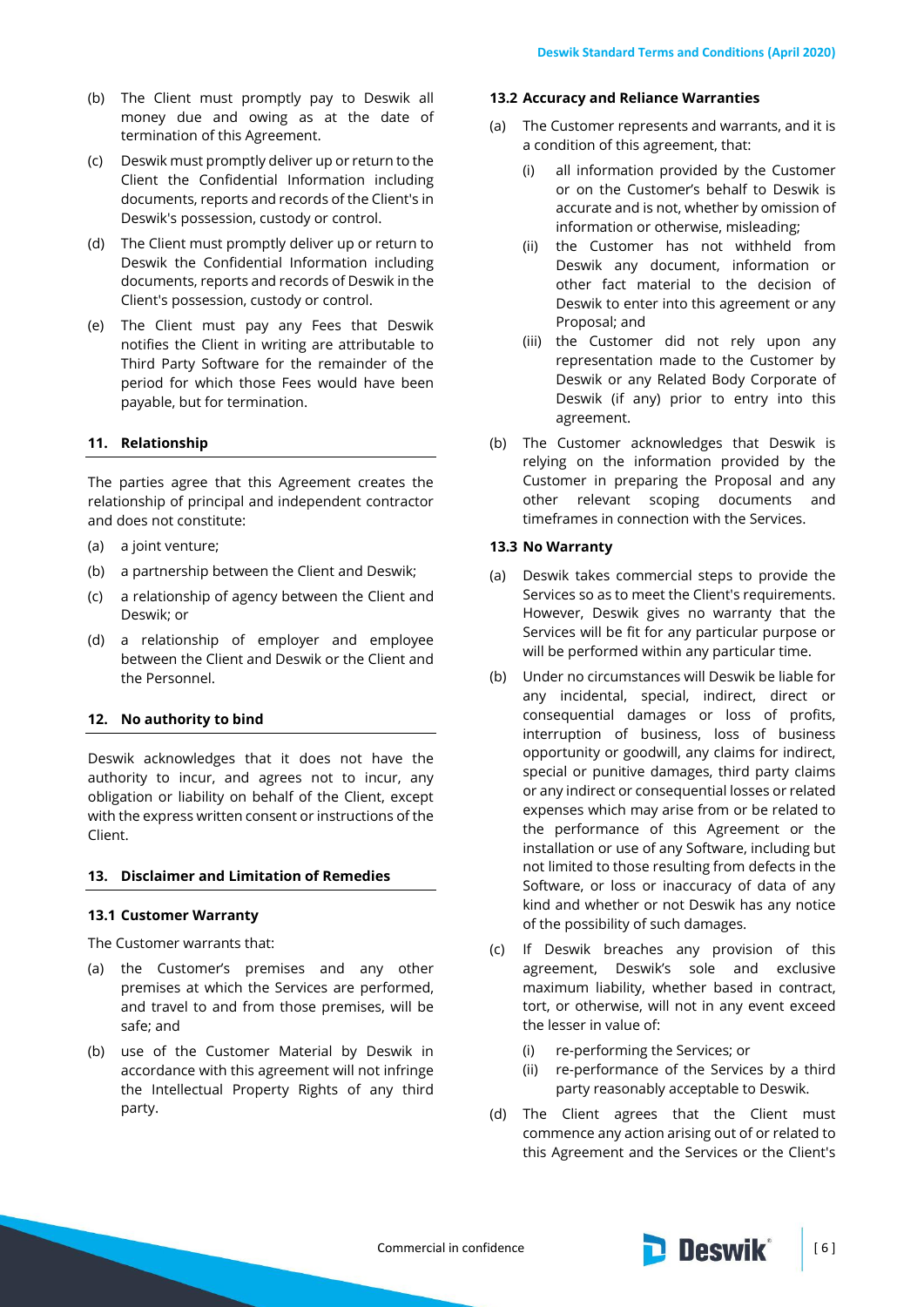use of the Software or other Services within one (1) year of the loss or damage arising. After that time the Client agrees that any cause of action will be permanently barred.

(e) Nothing in this Agreement is intended or will be construed as excluding or modifying any statutory rights, warranties or conditions which are applicable to this Agreement or the Software and which by virtue of any legislation may not be modified or excluded.

### **14. Representatives**

Each party will on the Commencement Date and from time to time if a nominated representative is replaced, advise the other party of the name and contact details of their nominated representative to:

- (a) facilitate communication between the parties and facilitate the provision of the Services;
- (b) provide any information required by a party in respect to the Services;
- (c) deal with any issues which arise in respect to the Services or this Agreement; and
- (d) receive any notices given under this Agreement.

### **15. Non-Solicitation**

Neither party will either during the Term, or for a period of six months after the Term or any extension of the Term, solicit the services of any employee of the other party.

#### **16. Assignment or other Transfer**

Neither party may assign all or any of its rights or obligations under this Agreement to any other person or entity without the prior written consent of the other party.

#### <span id="page-6-0"></span>**17. Dispute Resolution**

## <span id="page-6-1"></span>**17.1 Agreement to Participate in Dispute Resolution**

The parties agree to comply with the dispute resolution provisions of this clause [17](#page-6-0) in respect to any dispute which arises between the parties in respect to this Agreement prior to commencing any litigation or arbitration.

# **17.2 Dispute notice**

If there is a dispute between the parties, then either party may give a notice to the other succinctly setting

out the details of the dispute and stating that it is a dispute notice given under this clause [17.1.](#page-6-1)

### <span id="page-6-2"></span>**17.3 Notice in response**

Within 5 Business Days after the delivery of the dispute notice, the recipient must deliver to the other party a notice in response:

- (a) acknowledging the party's receipt of the dispute notice;
- (b) stating that it is a notice given under this clause [17.3;](#page-6-2) and
- (c) succinctly setting out any information it believes is directly relevant to the dispute.

## <span id="page-6-3"></span>**17.4 Initial meeting**

- (a) The parties must meet within 10 Business Days after the date of delivery of the dispute notice and attempt to resolve the dispute.
- (b) Each party must use its best endeavours to resolve the dispute and act in good faith.

### **17.5 Mediation**

If the dispute is not resolved within 10 Business Days of the meeting held pursuant to clause [17.4](#page-6-3) or such further period as the parties may agree, the parties shall submit the dispute to mediation to be administered by the Arbitration Foundation of Southern Africa (AFSA), upon the terms set by the AFSA Secretariat.

### **17.6 Agreement remains in force**

The parties must each continue to perform their respective obligations under this agreement pending resolution of the dispute.

### **17.7 Injunctions**

Nothing in this clause [17](#page-6-0) prevents any of the parties from commencing injunctive relief where damages may be an inadequate or inappropriate remedy.

## **17.8 Survival**

This clause [17](#page-6-0) survives rescission, termination or expiry of this Agreement.

#### <span id="page-6-4"></span>**18. Notices**

- <span id="page-6-5"></span>(a) Each party chooses the physical address, fax number and/or email address set out in the Proposal as the address to which any notice must be sent.
- (b) Any party may by notice to the other party change its address at which legal process and other documents in legal proceedings in connection with this Agreement may be served to another physical address in South Africa.

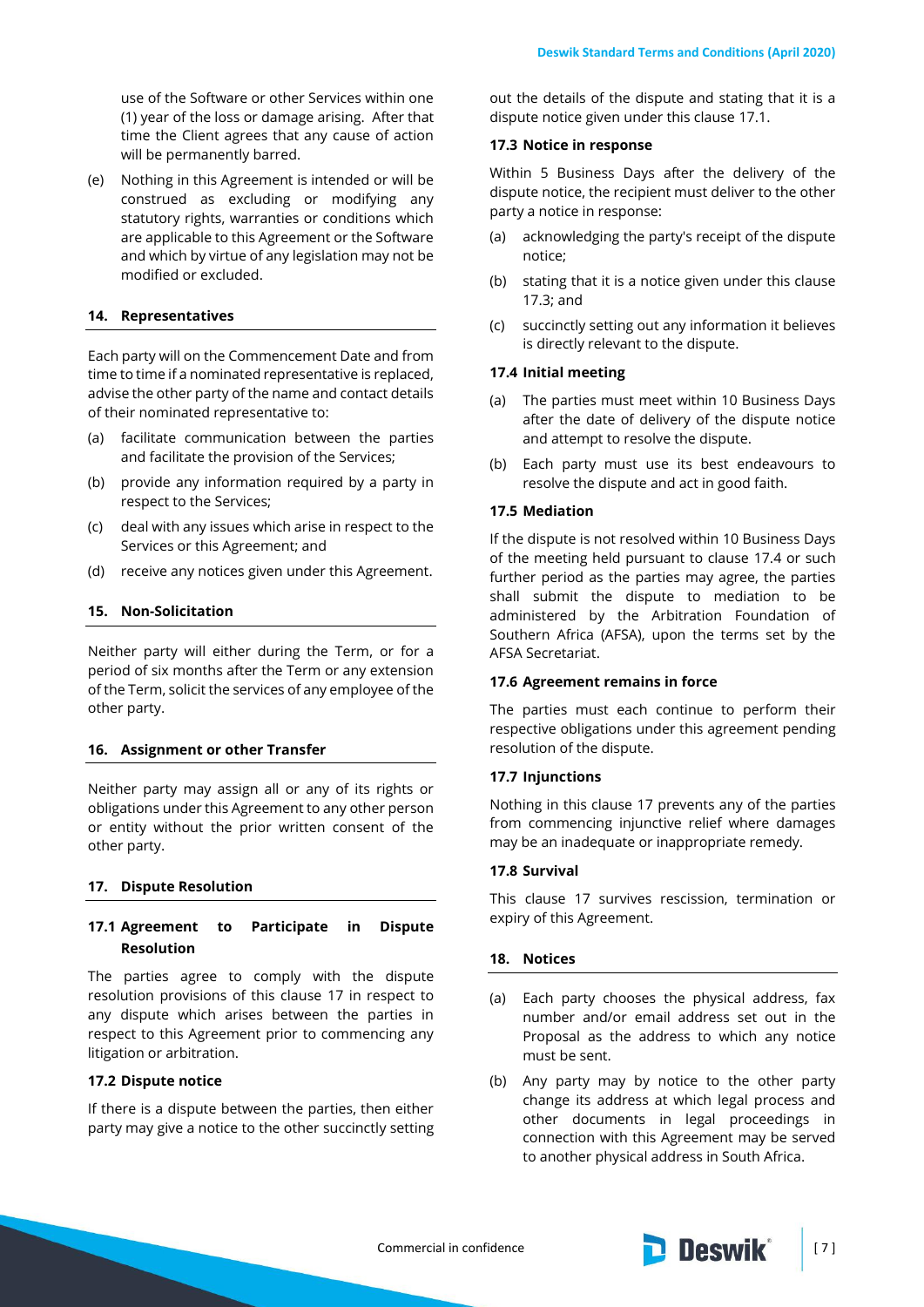- (c) A notice given under this agreement must be:
	- (i) in writing and signed by or for the sender;
	- (ii) directed to the recipient's address specified in this agreement or as varied by written notice; and
	- (iii) left at, or sent by prepaid registered post, hand delivery or facsimile to, that address.
- (d) A notice is deemed to have been given:
	- (i) if left at the recipient's address or hand delivered, on the day of delivery;
	- (ii) if sent by prepaid registered post, 5 Business Days after the date of posting; or
	- (iii) if sent by facsimile, when the sender's facsimile machine records that it has been transmitted without Error.
- (e) The provisions of this clause [18](#page-6-4) are in addition to any other mode of service permitted by law.
- (f) Despite anything to the contrary in this Agreement, a notice actually received by a party is effective even though it was not sent, or delivered, or sent and delivered to its address in claus[e 18\(a\).](#page-6-5)
- (g) Each party chooses its physical address referred to in clause [18\(a\)](#page-6-5) as its address at which legal process and other documents in legal proceedings in connection with this Agreement may be served *(domicilium citandi et executandi).*

# **19. Miscellaneous**

### **19.1 Governing Law and Jurisdiction**

This agreement is governed by the laws applicable in South Africa and the parties submit to the nonexclusive jurisdiction of the High Court of South Africa in respect of all matters arising under or in connection with this Agreement.

### **19.2 Entire Agreement**

This Agreement, the EULA and the Software Support Agreement constitutes the entire agreement between the parties about its subject matter and supersedes all prior contracts, arrangements and understandings in relation to that subject matter and may only be altered in writing signed by all parties.

# **19.3 Counterparts**

This Agreement may be executed in any number of counterparts each of which is taken to be an original. All of those counterparts taken together constitute one instrument. An executed counterpart may be delivered by facsimile.

# **19.4 Waivers**

A waiver by a party of any of its rights under this agreement must be in writing and does not operate as a waiver of any other right or as a future waiver of that or any other right.

#### **19.5 Costs and expenses**

Each party must pay its own costs and expenses in respect of the negotiation, preparation and execution of this Agreement and any other document executed pursuant to this Agreement.

#### **19.6 Further Action**

Each Party must do all things and sign all documents reasonably necessary to give effect to this agreement and the transactions contemplated by it.

### **19.7 No Merger**

None of the provisions of this Agreement merge on termination, settlement or completion of this Agreement, nor are affected by the signing and/or delivery of any other document.

#### **19.8 Client's Acknowledgements**

- (a) Any material made available by Deswik and any statement made by Deswik in the Proposal is Deswik's own material and information. The Client in entering into this Agreement relied upon its own personal assessment and enquiries with respect to that material, those statements and the Agreement.
- (b) The Client acknowledges, before entering into this Agreement, the need for the Client to:
	- (i) consider the terms of this Agreement; and
	- (ii) obtain independent legal advice on the meaning of the provisions of this Agreement and their legal or practical effect,

including the risks of entering into this Agreement and the parties performing the transactions contemplated by the Proposal.

## **19.9 Severance**

If any provision or part of a provision of this Agreement is invalid or unenforceable in any jurisdiction:

- (a) the provision must be read down for the purposes of the operation of that provision in that jurisdiction, if possible, so as to be valid and enforceable; or
- (b) if the provision cannot be read down it must be severed if it is capable of being severed, without affecting the remaining provisions of this Agreement or affecting the validity or enforceability of that provision in any other

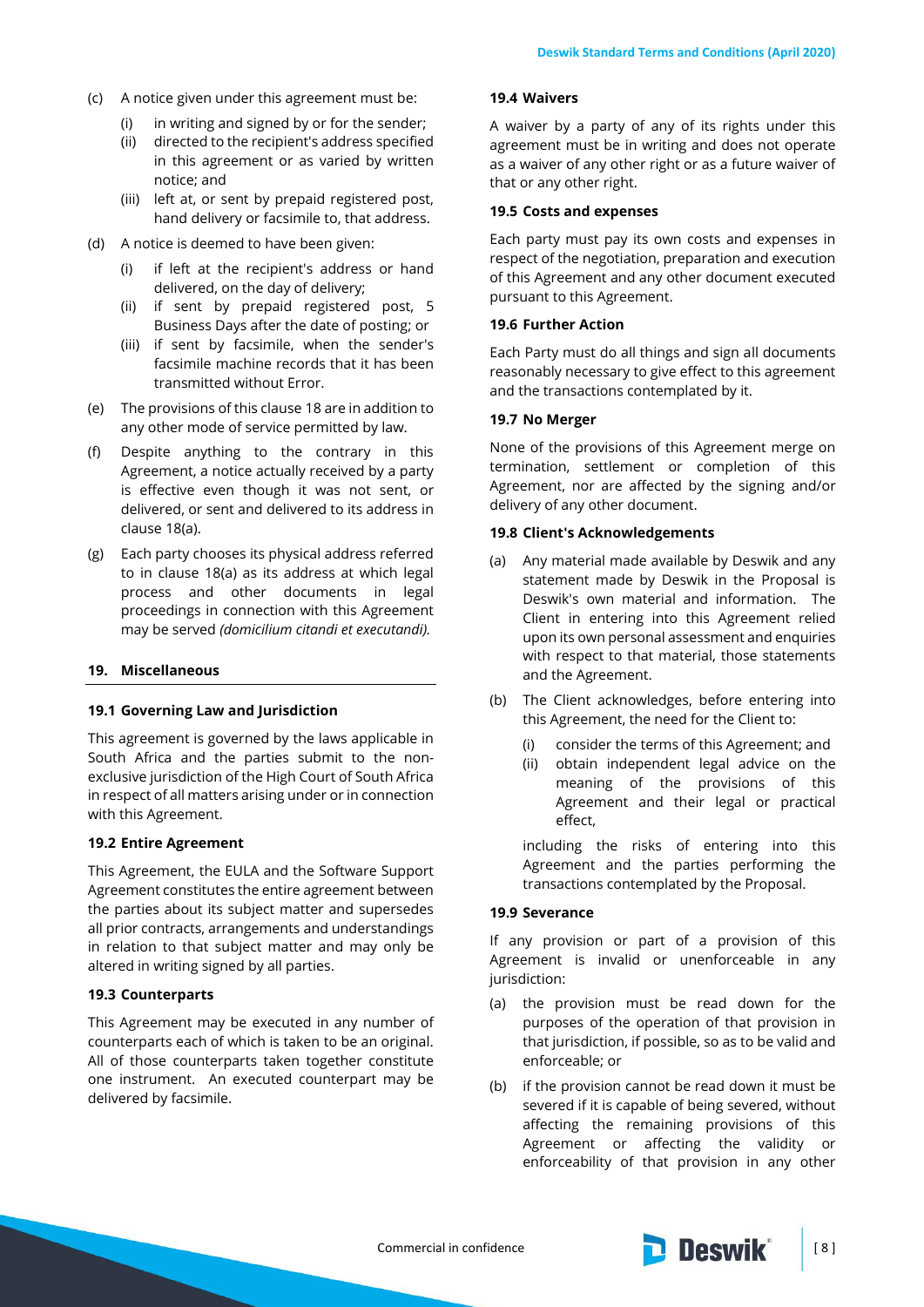jurisdiction and the parties must consult in good faith to determine whether any amendment or substituted provision is required.

# **20. Definitions and Interpretation**

#### **20.1 Definitions**

In this Agreement unless the contrary intention is apparent or the context otherwise requires:

**Access** means any interaction or communication with the System by way of any communications mechanism using guided or unguided electromagnetic energy that causes the System to react or respond, in any manner whatsoever, to such interaction or communication and **Accessing** has a corresponding meaning.

**Accessible Code** means source code that is unprotected and accessible in the Software and includes, without limitation, scripts, macros, custom reports and workflows.

**Additional or Varied Services** means any additional services requested by the Client from time to time including any varied services or the provision of any Excluded Services.

**Additional Software** means updates, patches, new functionality, supplements, plugins, custom modifications or new functionality specific to the Licensee's needs, or other add-on components of the Software.

**Business Day** means a day that is not a Saturday, Sunday or a public holiday in Johannesburg.

**Change Control Process** means Deswik's Change Control Process which forms part of the Deswik Project Management framework as notified by Deswik to the Client from time to time.

**Client** means the client identified as such at the commencement of the Proposal.

**Client Background IP** means Intellectual Property Rights owned by or licensed to the Client, which existed prior to the date of this Agreement or which were developed or acquired by the Client independently of this Agreement, and which are provided by or on behalf of the Client to Deswik for the purposes of this Agreement. Client Background IP includes the Client Material.

**Client Material** means any material provided by or to which access is given by the Client to Deswik for the purposes of this agreement including documents, equipment, reports, technical information, studies, plans, charts, drawings, calculations, tables, trade marks, logos, schedules and data stored by any means.

**Commencement Date** means the date specified in the 'Project Resources and Timing' section of the Proposal.

**Confidential Information** means information relating to a party's Intellectual Property or to a party's business operations including, without limitation:

- (a) any information that is designated by a party as confidential;
- (b) the Software including the source codes;
- (c) all information given or obtained in circumstances where it could reasonably be inferred as being confidential;
- (d) the terms of this Agreement; and
- (e) all know-how, techniques, processes and commercial and financial information of a party,

but does not include information that:

- (f) becomes publicly available other than as a result of a breach of clause [8;](#page-4-0)
- (g) is authorised, permitted or directed to be disclosed by the other party;
- (h) is required to be disclosed by law; or
- (i) is required to be disclosed to a party's legal or financial advisers.

**Deliverable** means any materials produced or supplied by or on behalf of Deswik in performance of the Agreement.

**Deswik Background IP** means Intellectual Property Rights owned by or licensed to Deswik and which are:

- (a) used by Deswik in the performance of the Services; or
- (b) otherwise made available to the Client by Deswik under or in connection with this Agreement,

and which existed prior to the date of this Agreement or which was developed or acquired by Deswik independently of this Agreement. Deswik Background IP does not include Project IP. Deswik Background IP does include the Software and the Deswik Material.

**Deswik Material** means any material provided by or to which access is given by Deswik to the Client for the purposes of this agreement including the Deliverables, documents, equipment, reports, technical information, studies, plans, charts, drawings, calculations, tables, schedules and data stored by any means but excludes the Software and the Third Party Software.

**Embedded Software** means any third party software which may contain Accessible Code or Protected Code licensed by Deswik from a third party and embedded in the Software.

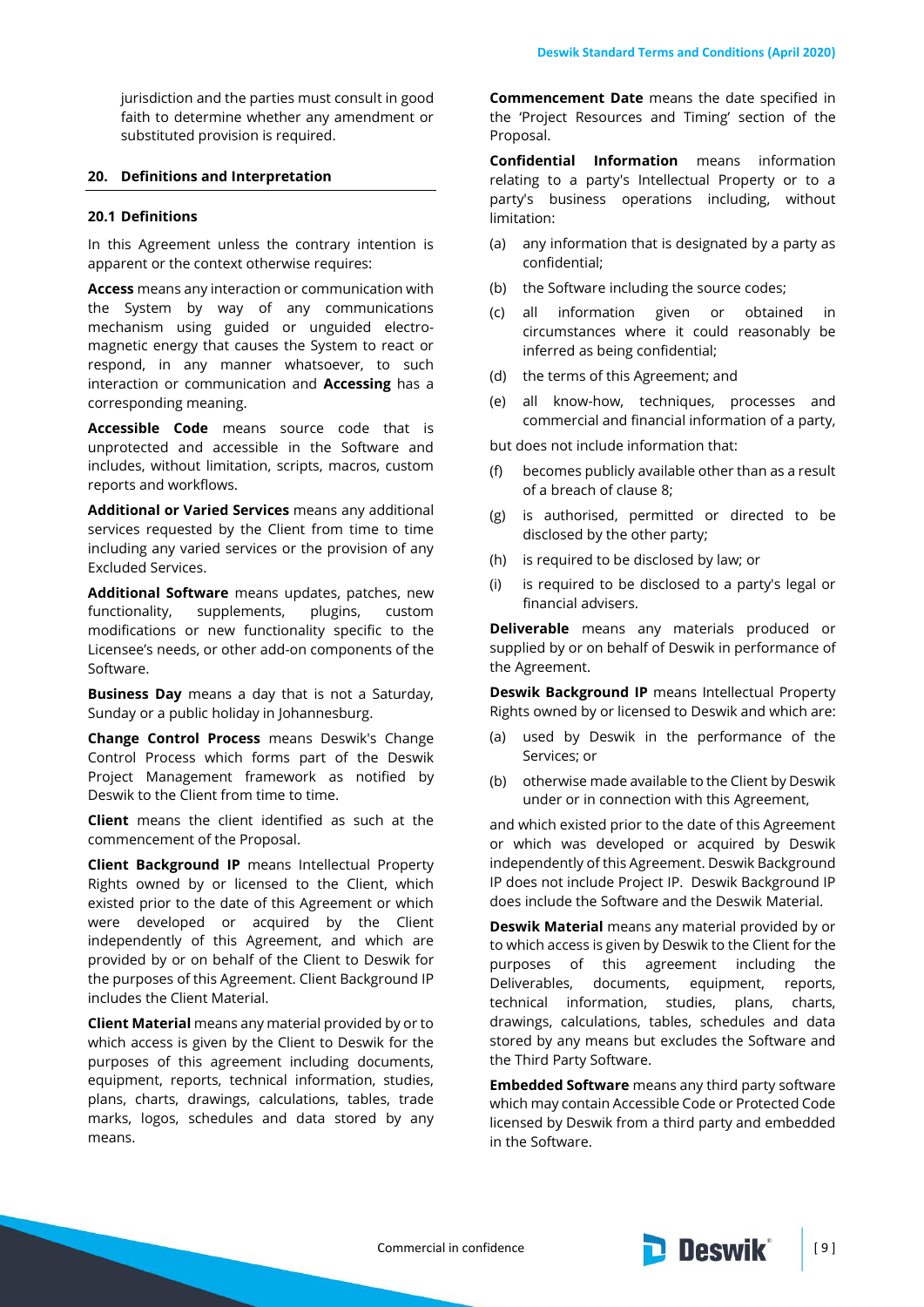**Error** means a verifiable and reproducible failure of the Software to conform in any material respect to the published specifications under conditions of normal use.

**Error Correction** means a modification or addition that, when made or added to the Software, brings the Software into material conformity with the published specifications.

**EULA** means Deswik's End User Licence Agreement in respect to the Software.

**Excluded Services** means those excluded services and support identified in the 'Exclusions' section of the Proposal.

**Fees** means the fees set out or calculated in the manner specified in the 'Investment' section of the Proposal.

**Financially Distressed** means, in relation to a person:

- (a) the person appears to be reasonably unlikely to be able to pay all of its debts as they become due and payable within the immediately ensuing six months, or
- (b) the person appears to be reasonably likely to become insolvent within the immediately ensuing six months.

**Force Majeure Event** means any occurrence or omission outside a party's control including, without limitation:

- (a) a physical natural disaster including fire, flood, lightning or earthquake or the after-effects of a physical natural disaster (including without limitation, electricity or telecommunication disruption or travel disruptions or restrictions);
- (b) war or other state of armed hostilities (whether war is declared or not), insurrection, riot, civil commotion, act of public enemies, national emergency (whether in fact or in law) or declaration of martial law;
- (c) epidemic or quarantine restriction;
- (d) failure of a third party service provider;
- (e) failure of third party hardware or software;
- (f) confiscation, nationalisation, requisition, expropriation, prohibition, embargo, restraint or damage to property by or under the order of any government agency;
- (g) any law taking effect after the date of this agreement which has an adverse impact on Deswik's ability to provide the Services; and
- (h) strike, lock-out, stoppage, labour dispute or shortage including industrial disputes that are specific to a party or the party's subcontractors.

### **Insolvency Event** means:

- (a) a receiver, liquidator, curator, business rescue practitioner, trustee or similar official being appointed over any of the assets or undertaking of the person;
- (b) the person suspending payment of its debts generally;
- (c) the person is or becomes Financially Distressed;
- (d) the person enters into or resolves to enter into any arrangement, scheme or compromise with, or assignment for the benefit of, its creditors generally or any class of them;
- (e) an application or order is made for the windingup, sequestration or dissolution of, or the appointment of a provisional liquidator to, the person, or a resolution is passed or steps are taken to pass a resolution for the winding-up, sequestration or dissolution of the person otherwise than for the purpose of an amalgamation or reconstruction, or steps are taken to commence business rescue proceedings under the *Companies Act, 2008;* or
- (f) the person commits any act of insolvency as provided for in section 8 of the *Insolvency Act, 1936.*

**Intellectual Property** includes patents, designs, registered designs, copyright, literary and artistic works, circuit layouts, registered and unregistered trademarks, trade and business names, trade secrets, applications of any of the above, as well as rights in and to inventions, discoveries, improvements, look and feel, works and names.

**Intellectual Property Rights** means the rights comprised in any Intellectual Property or other proprietary rights whether at common law or by statute, rights to apply for registration under a statute in respect of those or like rights and rights to protect goodwill or confidential information.

**Interest** means payment of interest calculated on a daily basis and capitalised monthly at the rate which is 2% in excess of the publicly quoted basic rate of interest from time to time published by a major South African Bank (or its successor-in-title) as being its prime overdraft rate as certified by any manager of such bank, whose appointment and designation need not be proved.

**Personnel** means the skilled personnel to be provided by Deswik to the Client to provide the Services, including the Personnel identified in the 'Project Resourcing and Timing' section of the Proposal.

**Project IP** means all Intellectual Property Rights arising or created by Deswik or a third party